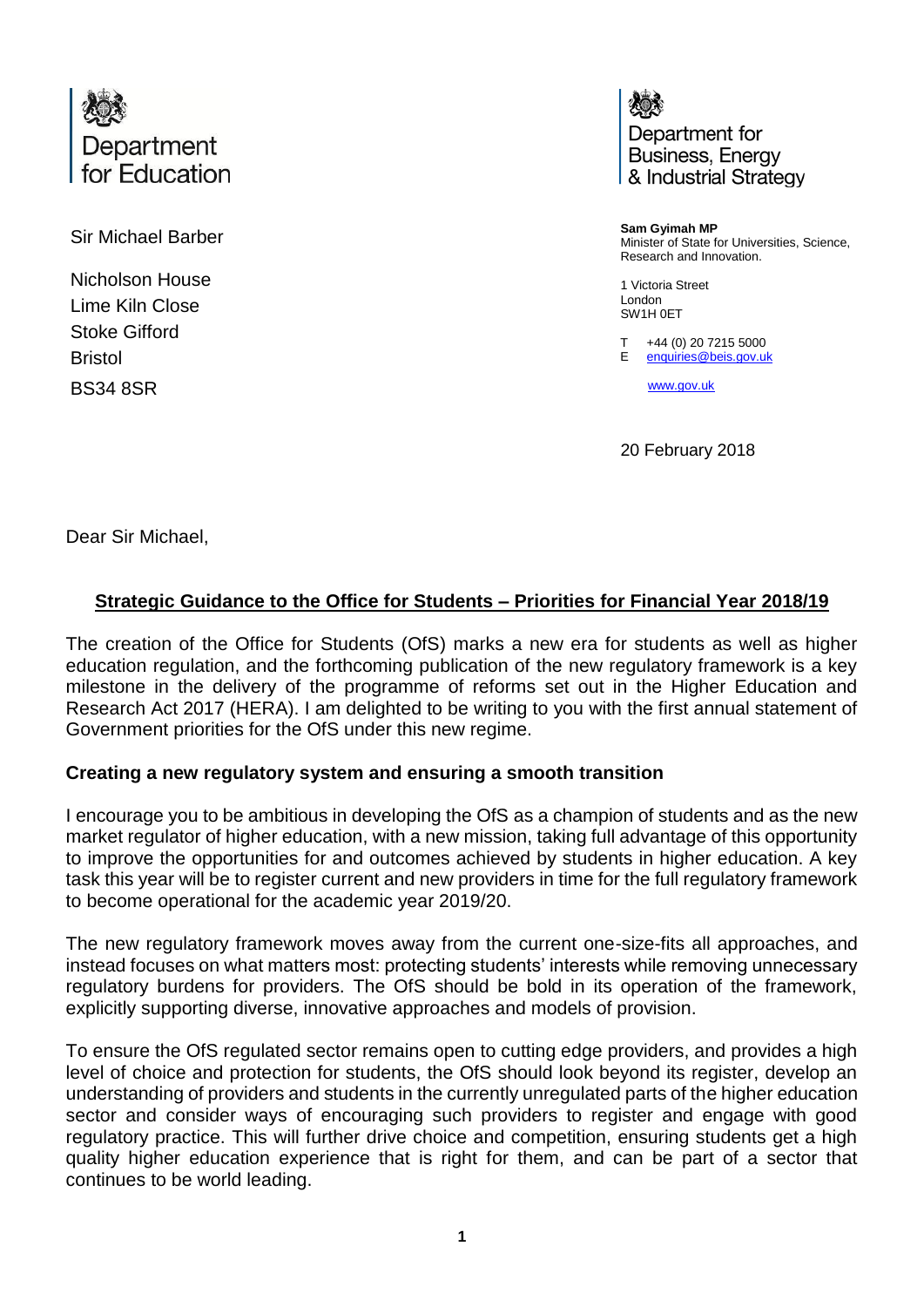2018/19 will be a transition year and we will also look to the OfS to continue operating the existing regulatory arrangements effectively, including supporting the regulation of alternative providers, while achieving a smooth transition into the new system. This transition year should include ensuring preparations are made for full launch of the new regulatory system from 1 August 2019. This will mean using both powers previously exercised by HEFCE and the Director for Fair Access, and new HERA powers, during the transition year.

### **Student experience, quality and choice**

I would like the OfS to ensure that students' interests are central to the mission of the OfS. I would encourage the OfS to work with the sector, providers and students to promote a positive higher education experience for all students, regardless of background or circumstance. This includes working to counter harassment and hate crime in higher education, taking steps to make campuses places of tolerance for all students. I would also like the OfS to work with the designated quality body to entrench the quality and standards that students have a right to expect. In particular, unchecked grade inflation risks damaging the reputation of the entire Higher Education sector, and I would like the OfS to challenge this wherever it occurs.

I would like the OfS to continue to deliver on institutional TEF and managing the TEF subjectlevel pilots, driving improvements in teaching. The OfS should also play a key role in ensuring that better information, advice and guidance is provided to students so that they can make the right choice. This should include taking advantage of the better information contained within the new Longitudinal Educational Outcomes (LEO) dataset.

Students should have much more choice over how they learn, and therefore, I would like the OfS to support and encourage greater diversity of provision, including through accelerated degrees and student transfer where students wish to change course or provider.

I would also like the OfS to be a champion of freedom of speech, which is so crucial to higher education. Free speech is essential in ensuring that universities are places which expose students to new and uncomfortable ideas, and encourage robust, civil debate and challenge.

### **Access and participation**

Promoting access and participation in higher education amongst students from disadvantaged and under-represented groups should also be fundamental and integral to all that the OfS does. I would like the OfS to work with providers to seek continuous improvement in this - within the higher education sector, but also where possible to engage across the wider education system, including with schools, in supporting the ambitions set out in our plan on social mobility, *Unlocking Talent, Fulfilling Potential*. I would encourage the OfS to use this opportunity to review approaches taken by providers to support improved success. This should be not only in access to all types of higher education provision including the most selective, but also in retention, attainment and progression by disadvantaged and under-represented groups. I would also encourage the OfS to support innovation in access and participation activities, encouraging evaluation of these to develop our understanding of what works in addressing this key challenge.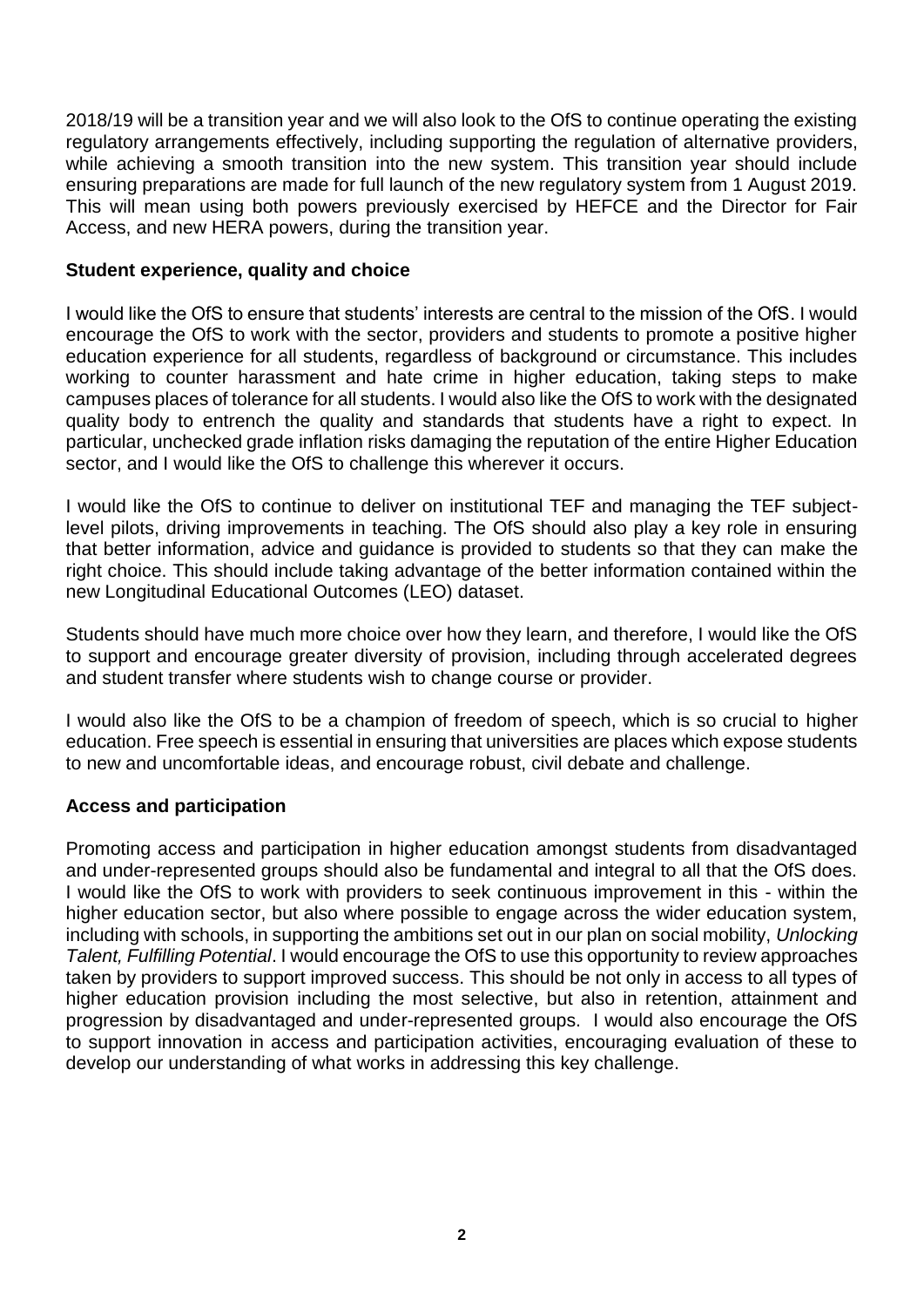### **Delivering value for money for the student and taxpayers**

Students and taxpayers rightly expect value for money, especially given the significant financial contribution they make to the higher education sector. In order to ensure that all students receive value for money, I would ask the OfS to work with the sector to protect quality and standards, hold governing bodies to account, and improve transparency, so that students know what they should expect and can effectively challenge providers who do not deliver on their commitments. I would also ask the OfS to work with the sector to ensure good governance, effective and efficient use of resources, including around senior staff remuneration, as well as engaging closely with the sector on its own self-regulation in this area.

In addition, I would like the OfS to consider how to increase transparency and visibility for students of what they can expect to receive for their investment at different providers, by making Longitudinal Education Outcomes (LEO) data more widely available such as through publication on Unistats, thereby enabling students to make the right choices for them.

### **Industrial strategy and skills**

The Government's Industrial Strategy sets out its long-term plan to boost productivity across all regions of the UK. Ensuring that graduates have the skills, competencies and informed career choices they need to secure employment in their desired field is an important part of this. I would like the OfS, in carrying out its functions and in consultation with UKRI, to have regard to how the higher education sector supports the Government's broader economic policy as defined by the Industrial Strategy. In doing so, I would like the OfS, in particular, to consider how to encourage sector support for the pipeline of skilled graduates from all backgrounds that is needed by the economy, for example through sector support for maths schools. Key to this will be promoting and enhancing collaboration between the higher education sector and employers, both nationally and locally, and I would like the OfS to work with Government on reviewing how funding can be used to stimulate this, and also on the impact of apprenticeships in achieving this goal as well as supporting access and participation.

### **Collaboration with UK Research and Innovation (UKRI)**

Joined up working between the OfS and UKRI (including Research England) will be essential to ensure a co-ordinated and strategic approach to the funding and regulation of the higher education system in England. I would like the OfS to prioritise collaboration with UKRI on those areas of shared interest, including: skills; capability and progression; knowledge exchange; the ongoing financial sustainability of HE providers; accountability and assurance; infrastructure funding; building robust evidence and intelligence; and ensuring that the Research Excellence Framework (REF), Teaching Excellence and Student Outcomes Framework (TEF) and Knowledge Exchange Framework (KEF) are mutually reinforcing.

### **Strategic priorities for funding**

The OfS' funding priorities, which remain broadly consistent with those set for HEFCE in relation to Teaching Grant in previous years, are set out in the attached table and the details of your allocation for 18-19 are set out in the finance annex (Annex B). Annex C sets out the condition that will apply to the grant in accordance with section 23 of the Higher Education Act 2004. We also look forward to the OfS supporting DfE on funding policy issues, including contributing to the Review of Post-18 Education and Funding and helping take forward the review's recommendations.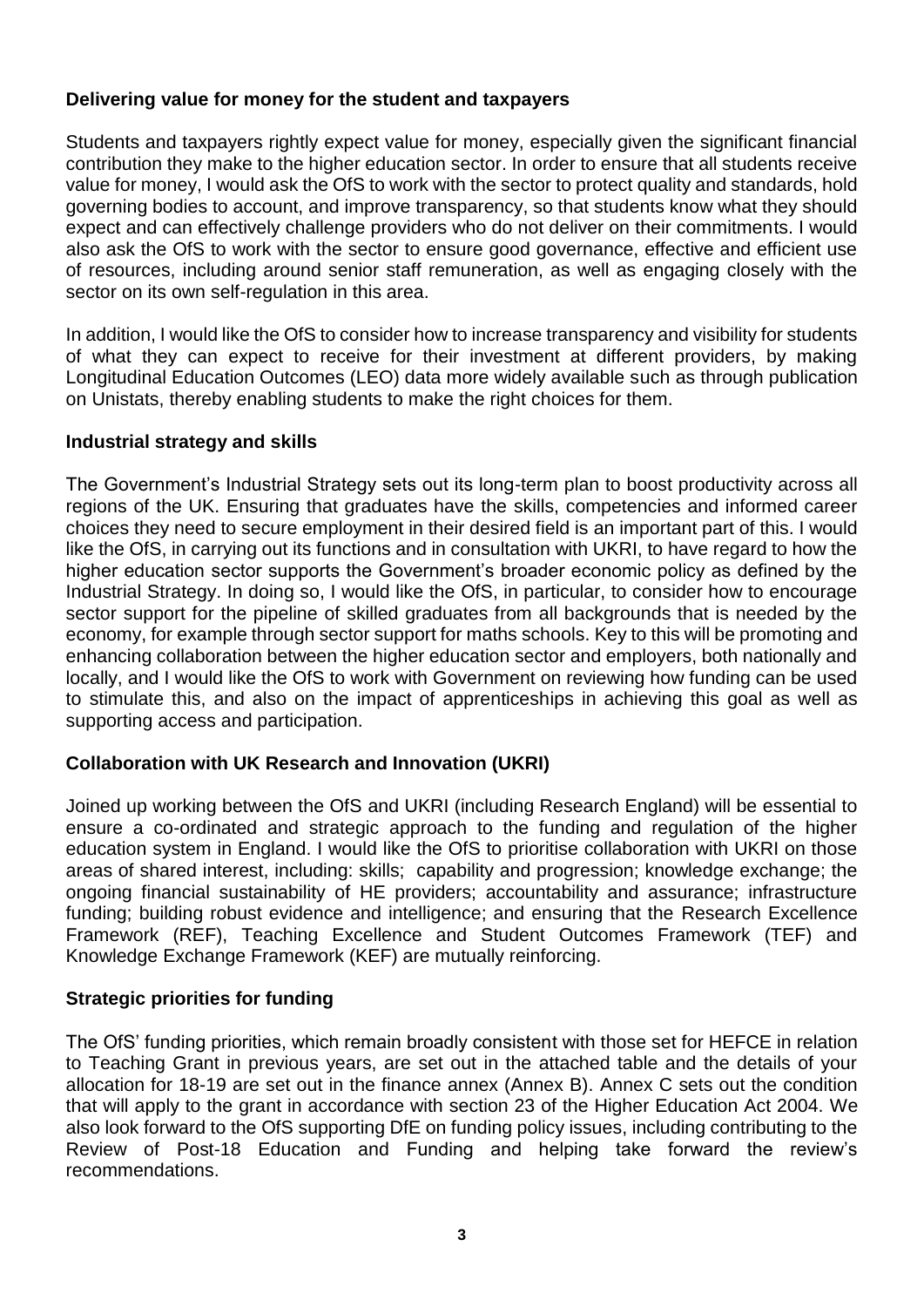# **2018/19 deliverables and supplementary guidance**

The accompanying table (Annex A) provides more detail on the priorities that I would like the OfS to focus on during 2018/19.

Alongside this overall statement of Government priorities, I am also publishing the following supplementary guidance:

- Priorities for Access and Participation including Access and Participation Plan Guidance
- Degree Awarding Powers and University Title Guidance
- Facilitating Electoral Registration Guidance

There may be a need to clarify government priorities further during the year, and I will do this by providing supplementary guidance in line with HERA.

## **Developing the OfS**

The OfS sits at the heart of higher education regulation, and so it is vital for it to operate effectively and efficiently, with confidence and independence in regulating the sector, involving students, following the principles of best regulatory practice, and complying with the Regulators' Code voluntarily (until this becomes a statutory requirement). I would like the OfS to prioritise development of these characteristics in the OfS.

Finally, I'd like to thank the OfS for your engagement and commitment up until now on turning these reforms into reality, and look forward to engaging with the OfS in developing this new chapter in higher education.

Yours sincerely,

**SAM GYIMAH MP**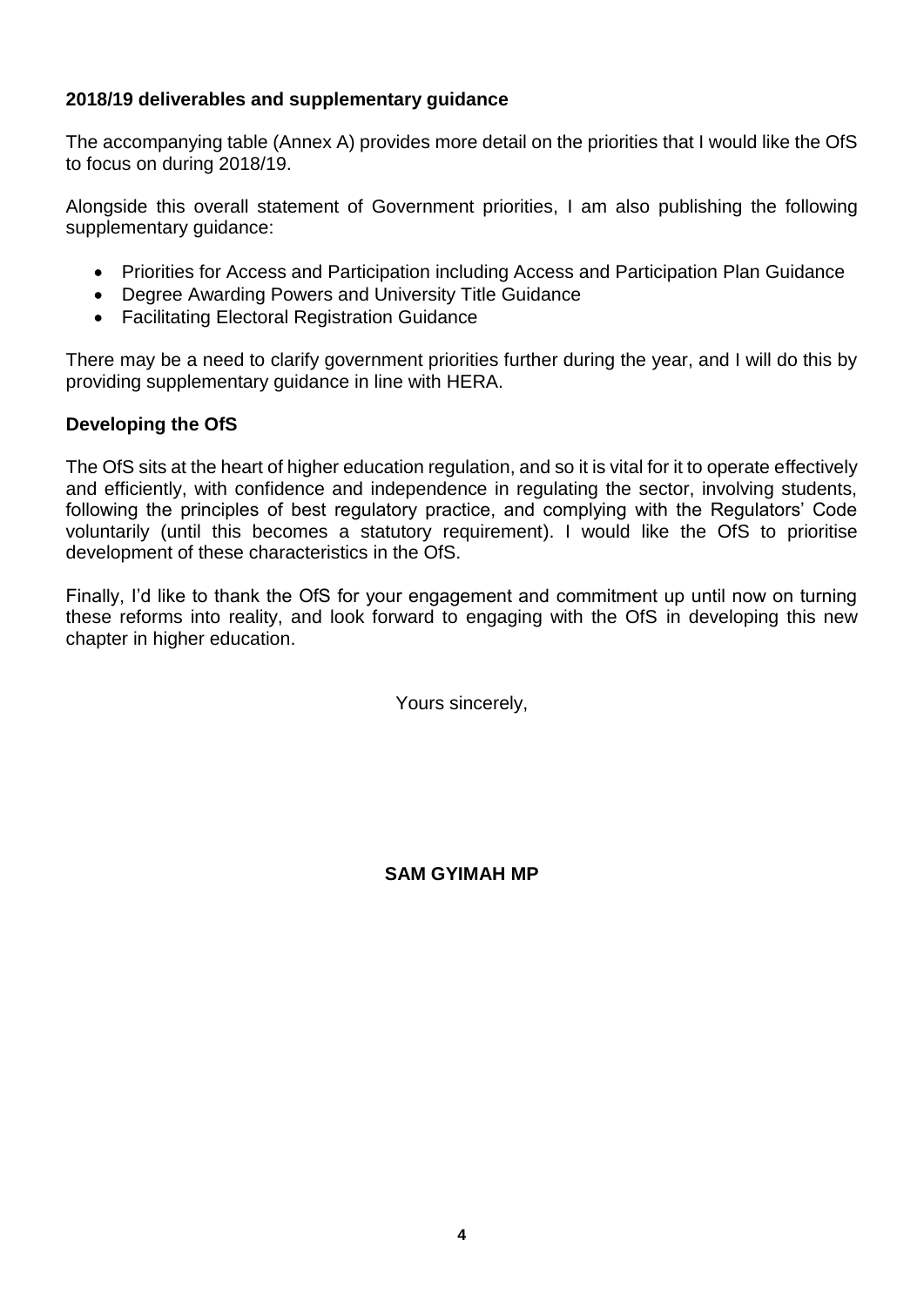# **Annex A: OfS Deliverables for 2018/19**

This table provides more detail on the priorities that I would like the OfS to focus on during 2018/19 financial year.

| <b>Theme</b>                                                                                                | OfS Deliverables for 2018/19 (financial year)                                                                                                                                                                                                                                                                                                                                                                                                                                                                                                                                                                                                                                                                                                                  |  |
|-------------------------------------------------------------------------------------------------------------|----------------------------------------------------------------------------------------------------------------------------------------------------------------------------------------------------------------------------------------------------------------------------------------------------------------------------------------------------------------------------------------------------------------------------------------------------------------------------------------------------------------------------------------------------------------------------------------------------------------------------------------------------------------------------------------------------------------------------------------------------------------|--|
| Creating a new regulatory system and ensuring a smooth transition                                           |                                                                                                                                                                                                                                                                                                                                                                                                                                                                                                                                                                                                                                                                                                                                                                |  |
| <b>Smooth operational</b><br>transition to the OfS                                                          | I would like the OfS to ensure a smooth transition from the<br>Office of Fair Access (OFFA) and the Higher Education<br>Funding Council for England (HEFCE) to the OfS in April<br>2018, and look forward to seeing the OfS develop as a new<br>organisation, with a new mission and culture.<br>I will look to the OfS to continue operating the existing<br>regulatory system using powers previously exercised by<br>HEFCE and the Director for Fair Access, as well as to<br>register providers and ensure preparations are made for full<br>operation of the new regulatory system from 1 August 2019.                                                                                                                                                    |  |
| <b>Encouraging</b><br>competition in the<br>sector                                                          | I would like the OfS to actively encourage competition in the<br>sector, and encourage innovative new entrants to create<br>greater choice for students. As part of this, I would like the<br>OfS to ensure that unnecessary regulatory burden is<br>avoided as you work towards the full implementation of the<br>regulatory framework, allowing high quality providers of all<br>ages and sizes to thrive.<br>I would also like the OfS to assess the current arrangements<br>around validation agreements, identify any unnecessary<br>barriers, and to consider what steps it could take and how it<br>could encourage removal or mitigation of such barriers.<br>Please also see the separate guidance on Degree Awarding<br>Powers and University Title. |  |
| <b>Responsibility for</b><br>recognised and<br>listed bodies orders<br>and protection of<br>sensitive words | From 1 April 2018, in line with HERA (sections 53 and 54),<br>the OfS will take on responsibility for the Education<br>(Recognised Bodies) (England) Order 2013 and the<br>Education (Listed Bodies) (England) Order 2013. I would like<br>the OfS to undertake the necessary preparations to become<br>responsible for the protection of specific sensitive words and<br>expressions including "university" in a company name by<br>April 2019, and to set up a new service to verify individuals'<br>degree certificates from registered or formerly registered<br>providers by August 2019.                                                                                                                                                                 |  |
| <b>Electoral</b><br>registration                                                                            | Please see the separate guidance on electoral registration.                                                                                                                                                                                                                                                                                                                                                                                                                                                                                                                                                                                                                                                                                                    |  |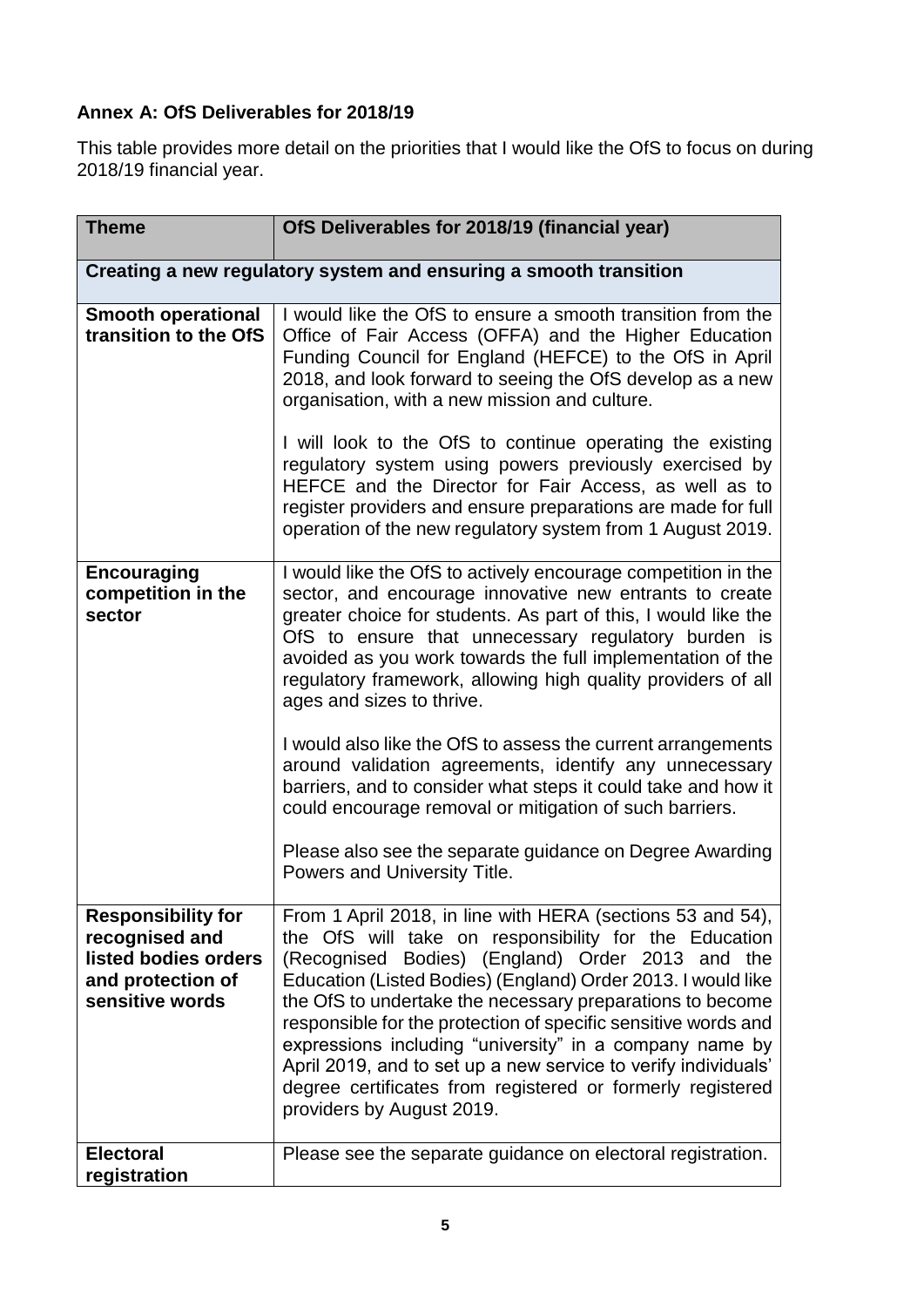| <b>Overseas providers</b>                                                       | During the passage of HERA, a commitment was made to<br>provide the OfS with guidance relating to overseas<br>providers. Where a provider is not incorporated in the UK,<br>but applies to be registered and meets the requirements to<br>be an 'English higher education provider', or intends to<br>become such a provider, I would expect the OfS to mitigate<br>any additional risks, if they occur. For example, it might set<br>a specific ongoing registration condition to ensure the<br>provider submits to the exclusive jurisdiction of courts of<br>England or Wales in proceedings relating to its English<br>higher education provision. |
|---------------------------------------------------------------------------------|--------------------------------------------------------------------------------------------------------------------------------------------------------------------------------------------------------------------------------------------------------------------------------------------------------------------------------------------------------------------------------------------------------------------------------------------------------------------------------------------------------------------------------------------------------------------------------------------------------------------------------------------------------|
|                                                                                 | In addition, when risk-assessing such a provider for<br>registration, I would like the OfS to consider:<br>- whether the OfS has sufficient visibility of the provider's set<br>up, corporate control and ownership structures.<br>- whether the feasibility of the provider's student protection<br>plan is affected, for instance where funds are held overseas.<br>- whether any other risks arise from the provider being<br>incorporated overseas that may affect its ability to meet the<br>registration conditions, or the OfS's ability to identify or react<br>to any breach.                                                                 |
| <b>Student finance</b>                                                          | I expect the OfS to work closely with the Student Loans<br>Company (SLC), including sharing information<br>as<br>appropriate, to ensure that student finance is paid to the right<br>individuals and institutions at the right times.                                                                                                                                                                                                                                                                                                                                                                                                                  |
| allocation (shown in the finance annex)                                         | HE Funding Priorities - to be considered as part of the overall teaching funding                                                                                                                                                                                                                                                                                                                                                                                                                                                                                                                                                                       |
| <b>High cost subjects</b>                                                       | I would like the OfS to continue to protect high cost subject<br>funding (including science, technology and engineering) in<br>real terms. On the postgraduate supplement, I ask that<br>funding supports high cost subject provision and is<br>complementary to the impacts of the recent postgraduate<br>loan support system.                                                                                                                                                                                                                                                                                                                        |
| <b>Access and</b><br>participation, and<br>small and specialist<br>institutions | For the coming year, the OfS should look to protect, as far<br>as possible, funding for widening participation and small and<br>specialist institutions with world-leading teaching.                                                                                                                                                                                                                                                                                                                                                                                                                                                                   |
| <b>Health education</b>                                                         | I expect the OfS to continue delivery of the health education<br>reforms including the expansion of medical places for<br>2019/20, supported by funding from the Department of<br>Health.                                                                                                                                                                                                                                                                                                                                                                                                                                                              |
| <b>Higher Education</b><br><b>Innovation Fund</b><br>(HEIF)                     | The OfS will be responsible for the teaching and student<br>elements of Higher Education and Innovation Funding<br>(HEIF) via the £47m Teaching Grant contribution to HEIF,                                                                                                                                                                                                                                                                                                                                                                                                                                                                            |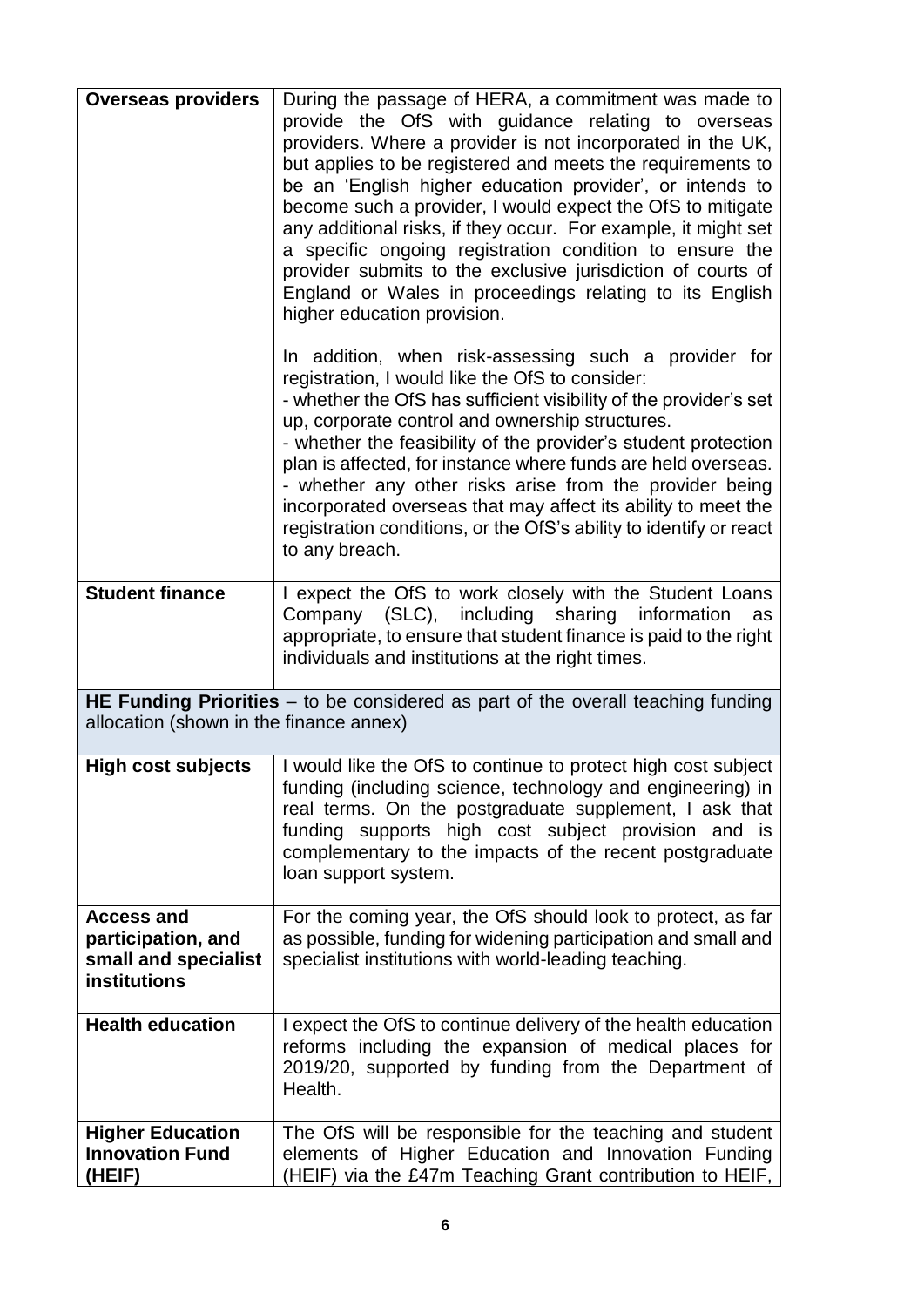|                                                           | working with Research England and UKRI. As part of this,<br>the OfS, working with Research England, will evaluate the<br>impact of the teaching and student elements.                                                                                                                                                                                                                                                                                                                                                                                                                                                                                                                                                                                                                                                                                                                                                                                                                                                                                                                                                                                                                                                                                                                                                                                                                                                     |  |  |
|-----------------------------------------------------------|---------------------------------------------------------------------------------------------------------------------------------------------------------------------------------------------------------------------------------------------------------------------------------------------------------------------------------------------------------------------------------------------------------------------------------------------------------------------------------------------------------------------------------------------------------------------------------------------------------------------------------------------------------------------------------------------------------------------------------------------------------------------------------------------------------------------------------------------------------------------------------------------------------------------------------------------------------------------------------------------------------------------------------------------------------------------------------------------------------------------------------------------------------------------------------------------------------------------------------------------------------------------------------------------------------------------------------------------------------------------------------------------------------------------------|--|--|
| Jisc                                                      | On Jisc, which provides the JANET digital network and other<br>services to universities and colleges, I expect the OfS to take<br>forward recommendations from the value for money study<br>that HEFCE has commissioned in 17/18, working with other<br>funders (including UKRI) as appropriate.                                                                                                                                                                                                                                                                                                                                                                                                                                                                                                                                                                                                                                                                                                                                                                                                                                                                                                                                                                                                                                                                                                                          |  |  |
| <b>Capital funding</b>                                    | On capital funding, I ask that the OfS ensure that the capital<br>allocated to them is invested where it can have the greatest<br>benefit. Where the investment in institutions can benefit both<br>research and teaching and it is more effective and efficient<br>to do so, I expect the OfS to work together with UKRI.                                                                                                                                                                                                                                                                                                                                                                                                                                                                                                                                                                                                                                                                                                                                                                                                                                                                                                                                                                                                                                                                                                |  |  |
| <b>Student experience, quality and choice</b>             |                                                                                                                                                                                                                                                                                                                                                                                                                                                                                                                                                                                                                                                                                                                                                                                                                                                                                                                                                                                                                                                                                                                                                                                                                                                                                                                                                                                                                           |  |  |
| <b>Student voice</b>                                      | I expect the OfS to communicate effectively with students,<br>and to promote student engagement and representation at<br>provider and sector level. I will also look to the OfS to take a<br>keen interest in how providers meet their statutory<br>obligations under the Education Act 1994 relating to<br>transparency and accountability in students'<br>unions,<br>particularly in respect of their finances.                                                                                                                                                                                                                                                                                                                                                                                                                                                                                                                                                                                                                                                                                                                                                                                                                                                                                                                                                                                                         |  |  |
| <b>Student equalities,</b><br>wellbeing and<br>harassment | would like the OfS to promote providers' active<br>engagement with the welfare and wellbeing of their students,<br>in particular their student mental health support measures<br>proposed through both Universities UK's Mental Health in<br>Higher Education programme and initiatives resulting from<br>the current consultation on the Government's Transforming<br>Children and Young People's Mental Health Provision<br>Green Paper.<br>I would also like the OfS to promote providers' continued<br>positive engagement with work to counter harassment and<br>hate-crime in higher education and to make campuses<br>places of tolerance for all students. This should include<br>supporting work following the Universities UK Taskforce's<br>recommendations in their October 2016 Changing the<br>Culture: Report of Universities UK Taskforce Examining<br>Violence Against Women, Harassment and Hate Crime<br>Affecting University Students. The OfS should look to work<br>with providers on equalities issues too, to achieve<br>consistently high standards of support across the sector for<br>students with protected characteristics, and to support<br>providers in meeting their obligations under the Equality Act<br>2010, including the Public Sector Equality Duty (where<br>applicable), working with the Equality and Human Rights<br>Commission and other key organisations, as appropriate. |  |  |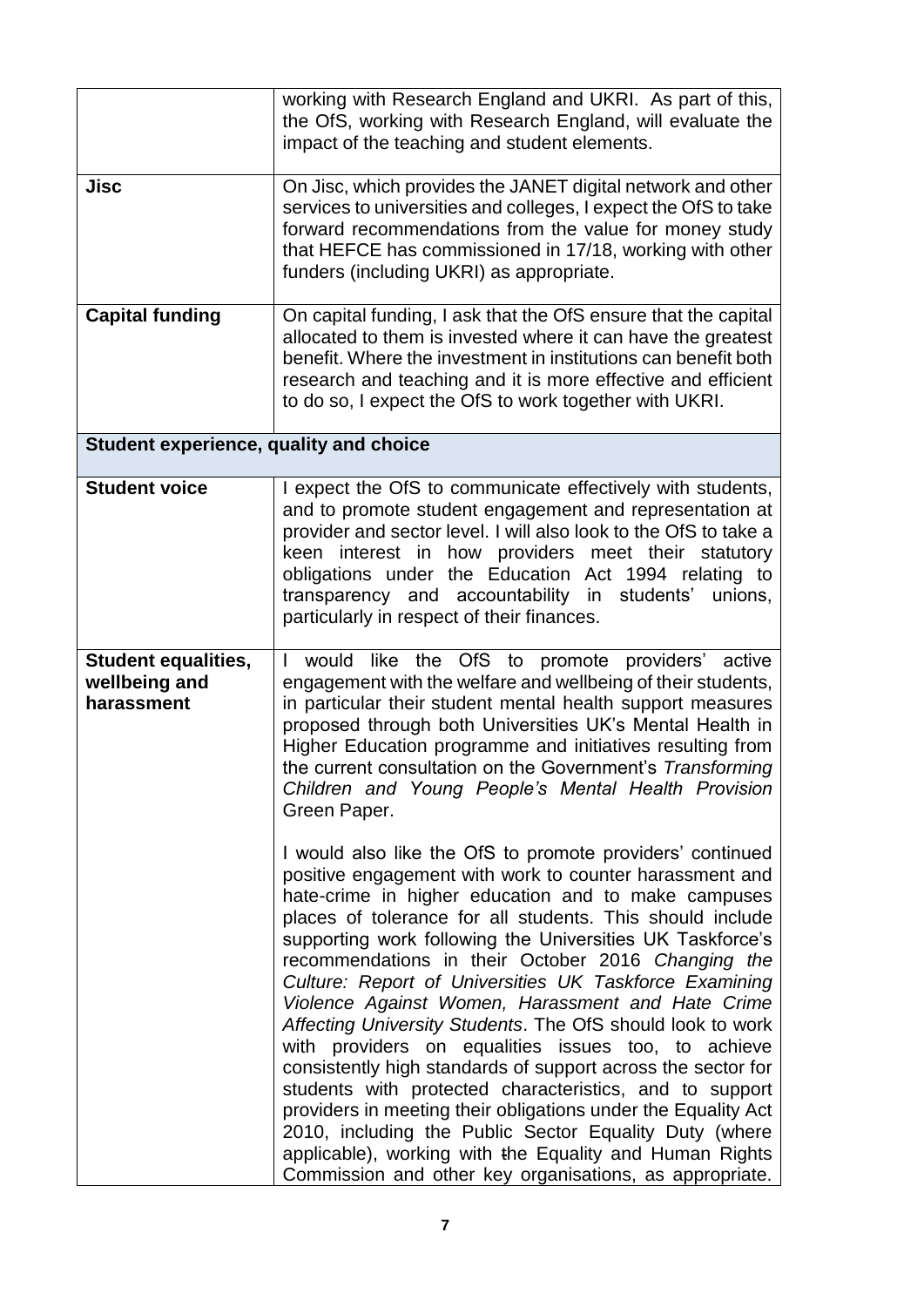|                                                                        | These include the Equality Challenge Unit, and its successor<br>Advance HE; and the OIA given its role to review complaints<br>by students in relation to individual higher education<br>providers, including complaints relating to discrimination.                                                                                                                                                                                                                                                                                                                                                                                                                                                                                                                                           |  |  |
|------------------------------------------------------------------------|------------------------------------------------------------------------------------------------------------------------------------------------------------------------------------------------------------------------------------------------------------------------------------------------------------------------------------------------------------------------------------------------------------------------------------------------------------------------------------------------------------------------------------------------------------------------------------------------------------------------------------------------------------------------------------------------------------------------------------------------------------------------------------------------|--|--|
| <b>Student protection</b><br>and consumer<br>rights                    | As a first step in ensuring students' consumer rights are met,<br>I would like the OfS to take steps to assess the provision of<br>information by providers to students - to enable students to<br>make informed decisions - and to assess the availability of<br>impartial advice and support for students. This should be<br>done with a particular view to build on the strengths of the<br>established system of student complaints and alternative<br>dispute resolution arrangements for students in higher<br>education. Alongside this, I would like the OfS to drive<br>communications actively to raise awareness<br>among<br>students of their rights as consumers.                                                                                                                 |  |  |
|                                                                        | In addition, I would like the OfS to start work to develop a<br>thorough understanding of providers and students in the<br>currently unregulated parts of the higher education sector,<br>and to consider and determine how the OfS will most<br>effectively have a role in protecting the interests of students<br>at these providers. I would like the OfS to consider what<br>barriers to entry to the regulated sector remain for such<br>providers, and how more providers could be encouraged to<br>seek registration and offer greater protection for their<br>students.                                                                                                                                                                                                                |  |  |
| Improving and<br>ensuring<br>confidence in<br>quality and<br>standards | We expect the OfS to work with the designated quality body<br>(DQB) to design and implement, by August 2018, a new<br>Quality Review System, which will<br>underpin<br>the<br>determination of whether providers' quality and standards<br>conditions of registration are met. The reference points that<br>the Quality Review System should use should be the<br>Expectations and Core Practices of the UK Quality Code. In<br>the event that the OfS assesses that the UK Quality Code<br>(currently subject to consultation) does not fit with its<br>approach to regulation, we expect the OfS to task the DQB<br>to work with the sector to develop a set of reference points<br>that do fit with the OfS's regulatory approach, and to provide<br>the basis for a Quality Review System. |  |  |
| <b>Unconditional</b><br>offers                                         | Whilst it is up to higher education providers, as independent<br>and autonomous bodies, to decide on their admissions, I<br>would also like the OfS to monitor and review the number of<br>unconditional offers made by registered higher education<br>providers and what, if any, impact they might have on<br>student access and outcomes.                                                                                                                                                                                                                                                                                                                                                                                                                                                   |  |  |
| <b>Grade inflation</b>                                                 | I expect the OfS to annually analyse and arrange for the<br>publication of information on grade inflation and consistency,                                                                                                                                                                                                                                                                                                                                                                                                                                                                                                                                                                                                                                                                     |  |  |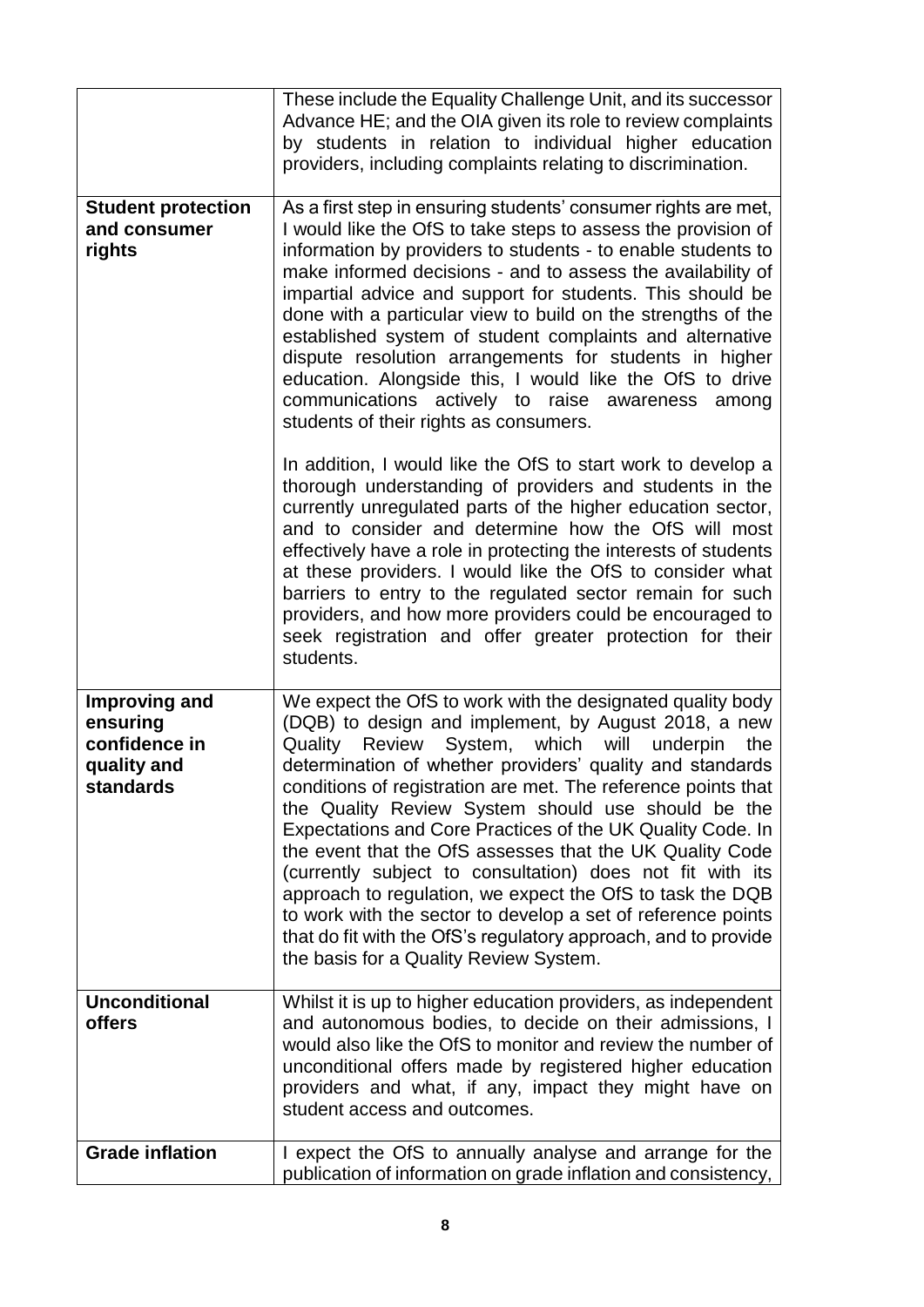|                                                 | directly challenging the sector where there is clear evidence<br>of grade inflation.                                                                                                                                                                                                                                                                                                                                                                                                                                                                                                                                                                                                                                                                                                                                                                                                                         |  |  |
|-------------------------------------------------|--------------------------------------------------------------------------------------------------------------------------------------------------------------------------------------------------------------------------------------------------------------------------------------------------------------------------------------------------------------------------------------------------------------------------------------------------------------------------------------------------------------------------------------------------------------------------------------------------------------------------------------------------------------------------------------------------------------------------------------------------------------------------------------------------------------------------------------------------------------------------------------------------------------|--|--|
| <b>Apprenticeships</b>                          | I expect the OfS to take into account apprenticeships as<br>appropriate when exercising its functions, in particular in<br>developing its approach to quality assessment and a Data<br>Strategy; and to work collaboratively with partner bodies (the<br>Designated Data Body, DfE, ESFA, IfA, Ofsted and Ofqual)<br>towards the common goal of high quality apprenticeships<br>and occupationally competent individuals.<br>I expect the OfS to ensure that apprentices are represented,<br>as appropriate, within its widening access and participation<br>activity.                                                                                                                                                                                                                                                                                                                                       |  |  |
| TEF                                             | I expect the OfS to deliver institutional level TEF over this<br>period (part of TEF year 3 and TEF year 4). I also expect the<br>OfS to manage the subject level pilots, including exploring<br>measures of teaching intensity and working with DfE to<br>collect any lessons learned from those exercises.                                                                                                                                                                                                                                                                                                                                                                                                                                                                                                                                                                                                 |  |  |
| Improving student,<br>information and<br>choice | I would like the OfS to play a key role in delivering DfE's<br>objectives to support informed student choice and address<br>the existing information asymmetries for disadvantaged<br>groups through the provision of objective and authoritative<br>information, advice and guidance to students across the UK.<br>In particular, the OfS should develop an approach to<br>publishing and actively disseminating relevant information<br>on access and outcomes for students from different<br>backgrounds and at all stages of the student lifecycle,<br>including non-continuation rates, earnings after graduation<br>and in subsequent years (from LEO) and payback periods<br>to ensure that all prospective students are able to access<br>and interpret these. It should also work with providers and<br>third parties to encourage them to communicate this<br>information actively and accurately. |  |  |
|                                                 | Further to the publication and active dissemination of the<br>information set out above, I expect the OfS to work with<br>students and DfE to identify and agree what these students<br>need and how it should be presented, including reforming<br>Unistats by September 2019. This will also require the OfS<br>to work closely with HESA (and subsequently the<br>Designated Data Body), students, providers and third parties<br>to ensure appropriate and up-to-date data for new and<br>continuing sources of student information is consistently<br>available. In providing information to support informed<br>choice, the OfS should take advantage of the better<br>information contained within the new LEO dataset, including<br>publishing this on Unistats at the earliest possible<br>opportunity.                                                                                             |  |  |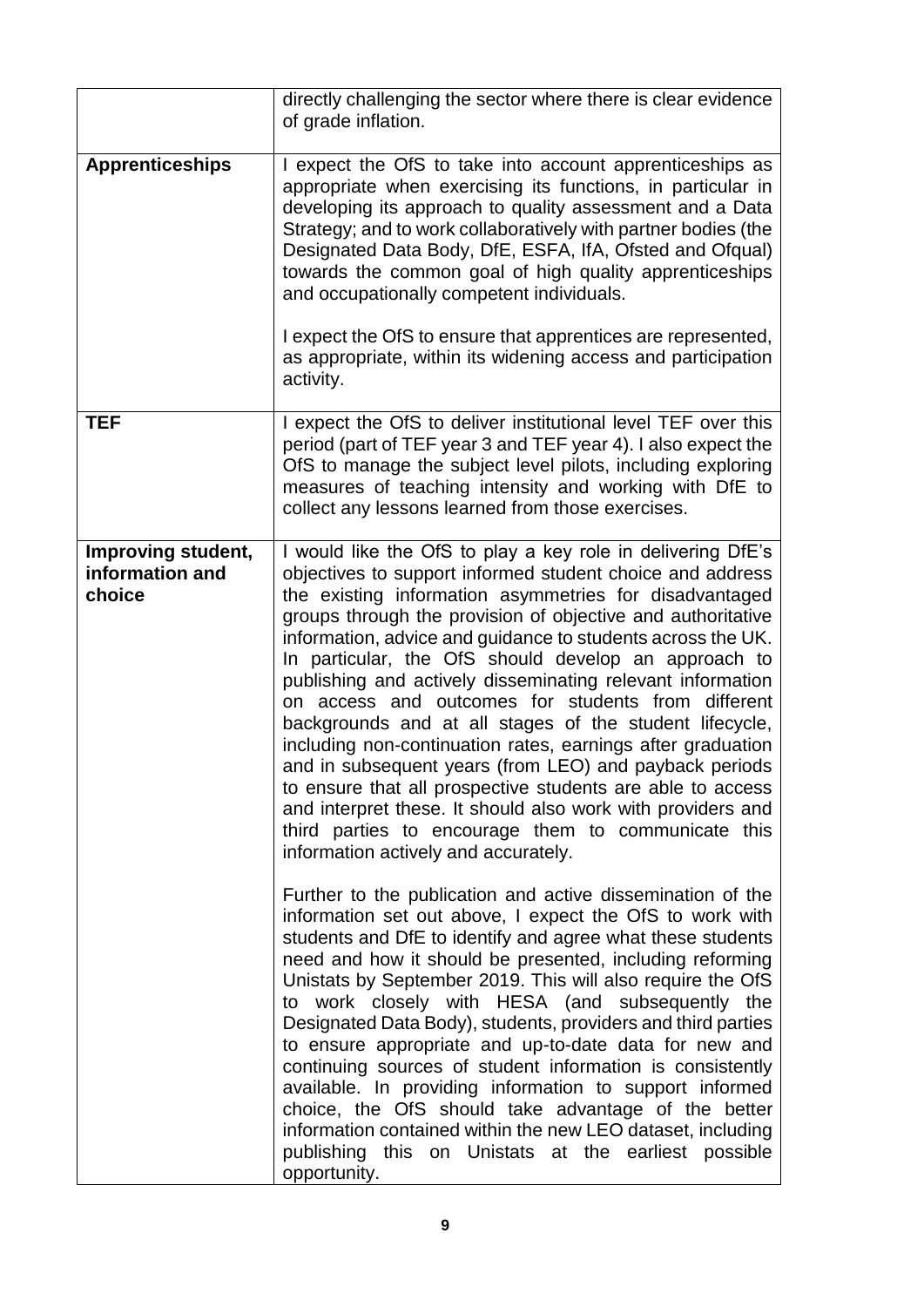|                               | In addition, I would like the OfS to ensure students have a<br>clear understanding of what the different registration<br>categories mean for the levels of protection and assurance<br>they can expect at different providers.                                                                                                                                                                                                                                                                                                                                                                                                                                       |  |  |
|-------------------------------|----------------------------------------------------------------------------------------------------------------------------------------------------------------------------------------------------------------------------------------------------------------------------------------------------------------------------------------------------------------------------------------------------------------------------------------------------------------------------------------------------------------------------------------------------------------------------------------------------------------------------------------------------------------------|--|--|
| <b>Student transfer</b>       | We would like the OfS to ensure, including through the use<br>of powers previously exercised by HEFCE, that the<br>collection of data on student transfer continues in the interim<br>period before the duties and powers in HERA relating to<br>student transfer enter into force.                                                                                                                                                                                                                                                                                                                                                                                  |  |  |
| <b>Accelerated</b><br>degrees | I would like the OfS to continue to subsidise the higher<br>annual cost of accelerated degree courses through the<br>teaching grant. We would like the OfS to work with DfE to<br>promote wider provision of accelerated degree courses, in<br>particular if the proposed legislative change, which would<br>allow setting of higher annual fee caps for first degree<br>courses, is implemented. We would like OfS to work with<br>DfE to consider how the OfS will assist providers in<br>identifying genuine accelerated degree courses that qualify<br>for the proposed higher fee limit and regulate fee charging<br>as part of the conditions of registration. |  |  |
| <b>Prevent</b>                | Following formal delegation from the Secretary of State, I<br>would like the OfS to continue the work HEFCE has<br>previously done to monitor and assess how HE institutions<br>are managing their responsibilities under the statutory<br>Prevent duty.                                                                                                                                                                                                                                                                                                                                                                                                             |  |  |
|                               | I would like the OfS to focus on ensuring that institutions<br>continue to engage with their responsibilities, including<br>pragmatic and sensitive consideration of issues such as<br>balancing safeguarding students from radicalisation with<br>ensuring and promoting free speech. I hope that the OfS will<br>continue and develop the work that HEFCE did to<br>proactively and supportively engage the sector, by delivering<br>training and facilitating the sharing of good practice,<br>including engaging with students where appropriate. The<br>OfS should challenge those trying to obstruct the effective<br>implementation of Prevent.               |  |  |
| Free speech                   | The OfS should champion and promote freedom of speech.<br>Free speech is essential in ensuring that universities are<br>places which expose students to new and uncomfortable<br>ideas, and encourage robust, civil debate and challenge. I<br>would like the OfS to play an active role in responding to the<br>Universities Minister's recent call to make sure the<br>landscape around free speech is as clear and simple as<br>possible, and that policies and procedures are not being                                                                                                                                                                          |  |  |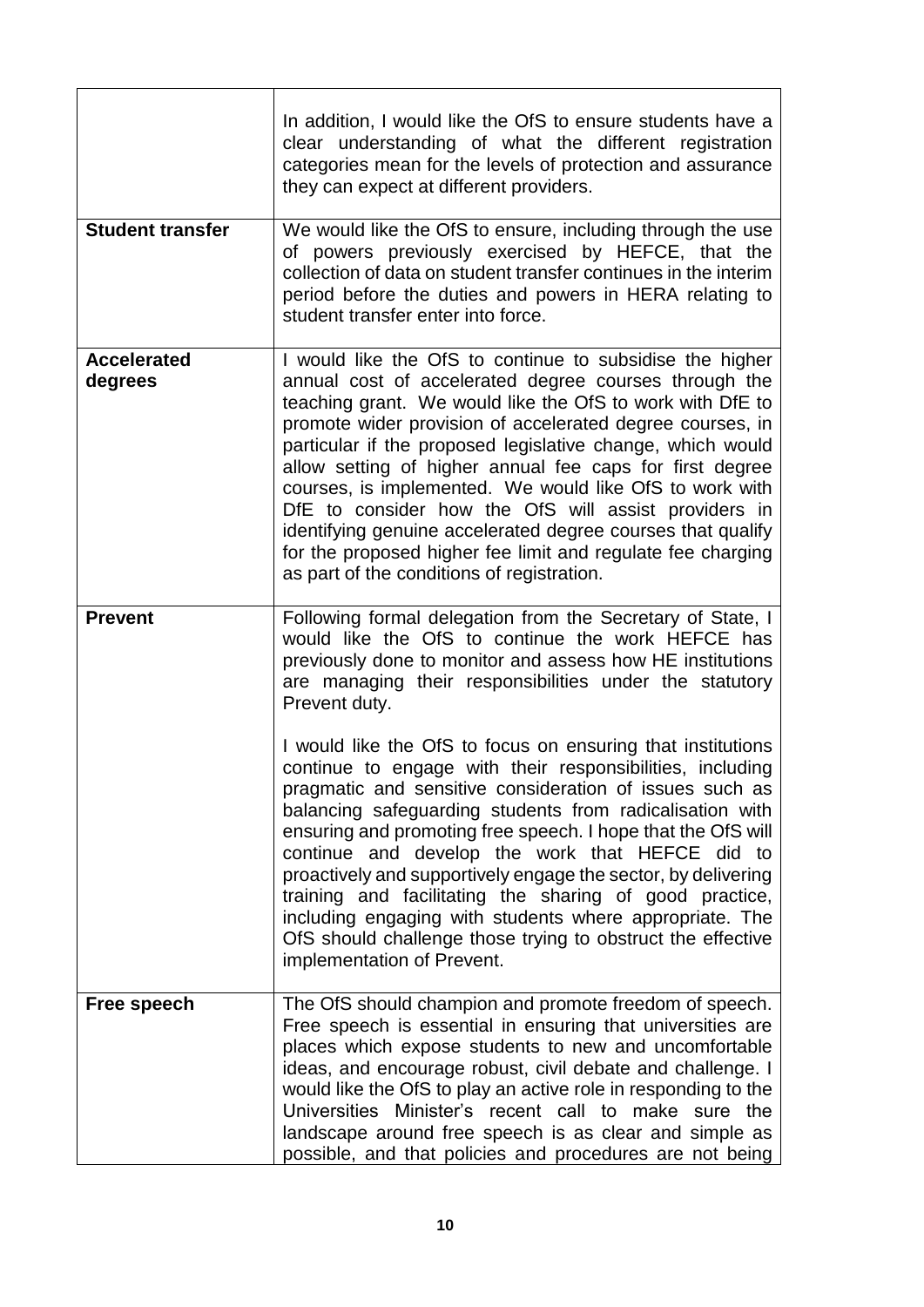|                                 | used inappropriately to stifle free speech or avoid                                                                                                                                                                                                                                                                                                                                                                                                                                                                                                                                                                                                                             |
|---------------------------------|---------------------------------------------------------------------------------------------------------------------------------------------------------------------------------------------------------------------------------------------------------------------------------------------------------------------------------------------------------------------------------------------------------------------------------------------------------------------------------------------------------------------------------------------------------------------------------------------------------------------------------------------------------------------------------|
|                                 | controversial speakers and events.                                                                                                                                                                                                                                                                                                                                                                                                                                                                                                                                                                                                                                              |
|                                 | The OfS should also work with providers, the Universities<br>Minister and other regulatory partners to call out and<br>challenge attempts to shut down freedom of speech,<br>including the 'no platforming' policies held by some students<br>unions. I also expect the OfS to participate actively in the<br>summit announced by the Universities Minister this month,<br>working with regulatory and sector partners to create high<br>standards of good practice in managing external speakers,<br>balancing the protection of free speech with the safety of<br>students and the challenging of hateful and extremist<br>speech.                                            |
| <b>Access and participation</b> |                                                                                                                                                                                                                                                                                                                                                                                                                                                                                                                                                                                                                                                                                 |
|                                 | Success in access and participation is a high priority for<br>Government and its commitment to social mobility. I expect<br>the OfS to maximise the opportunity the OfS brings in this<br>regard by harnessing the new powers, levers<br>and<br>capabilities of the OfS to deliver a more coherent and<br>effective approach to access and participation that will drive<br>continuous improvement in reducing the gaps in access,<br>success and progression for students from all backgrounds,<br>both young and mature. A key priority will be to give greater<br>focus to successful participation and progression, alongside<br>improving access to higher education.      |
|                                 | In particular, I would like the OfS to target those student<br>groups for whom the evidence tells us there are the most<br>significant gaps in access and participation, including:<br>students from less advantaged backgrounds; students with<br>disabilities; students from some ethnic minority groups,<br>particularly where there are significant gaps in outcomes;<br>care leavers and students with specific learning difficulties<br>and mental health needs.                                                                                                                                                                                                          |
|                                 | I expect that the OfS' key activities will be on providing<br>deeper and long-term support to schools to raise attainment;<br>better engagement with employers to improve progression<br>into employment, including to the top professions; improving<br>access to the most selective institutions; and improving<br>outcomes across the sector and across the student lifecycle<br>for students in our target groups. I also expect the OfS to<br>work closely across the policy landscape, both within and<br>outside of HE, where success in access and participation<br>delivers mutual benefits – such as in relation to our industrial<br>and social mobility strategies. |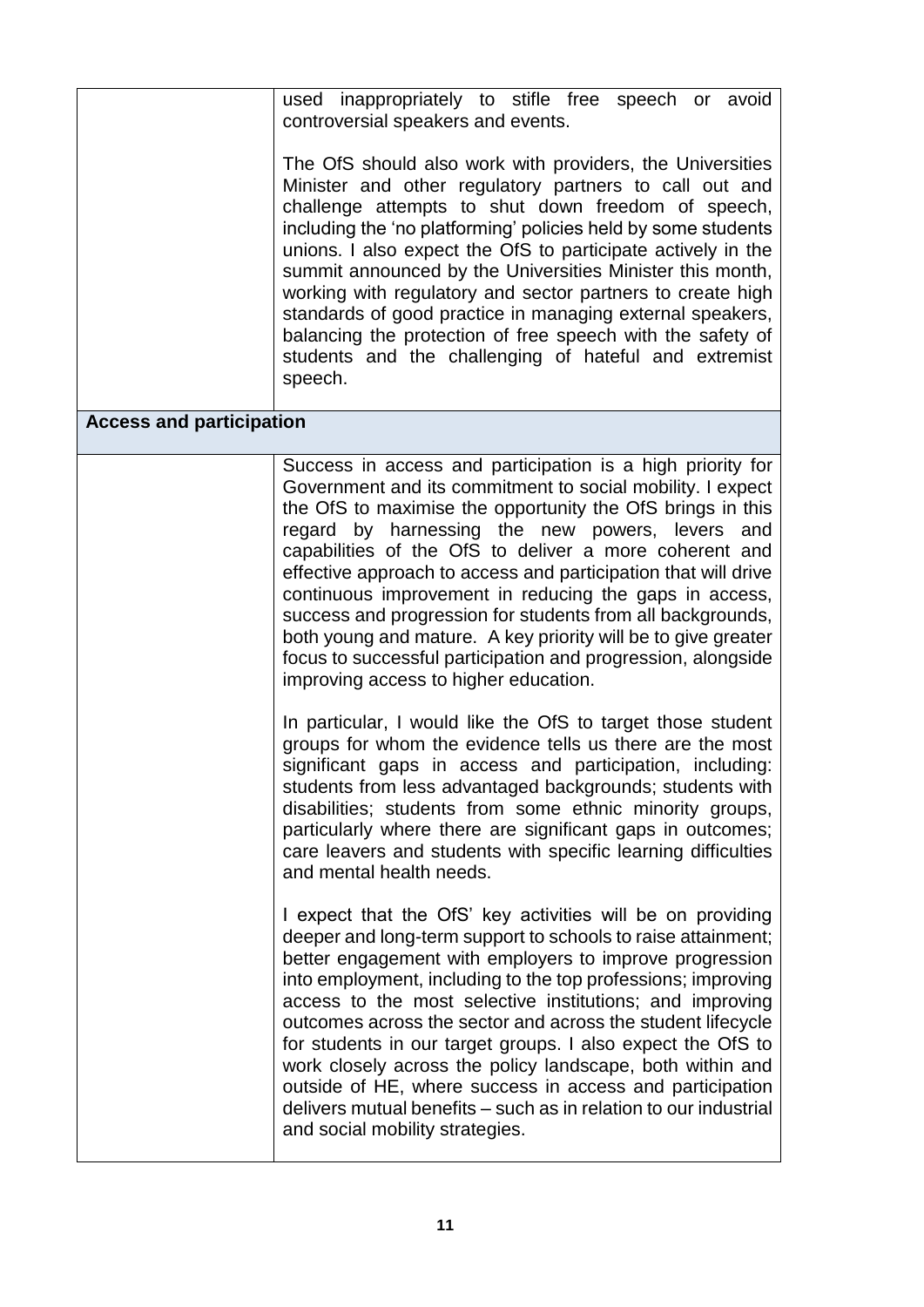|                                                 | In all of this I expect the OfS to have a strong and increasing<br>focus on evidence, data and evaluation and that the OfS will<br>harness the capabilities of the OfS and the sector in this<br>regard.<br>Please also see the separate Access and Participation<br>Guidance.<br>Value for money for students and the taxpayer                                                                                                                                                                                      |
|-------------------------------------------------|----------------------------------------------------------------------------------------------------------------------------------------------------------------------------------------------------------------------------------------------------------------------------------------------------------------------------------------------------------------------------------------------------------------------------------------------------------------------------------------------------------------------|
| Value for money for                             | Ensuring value for money and institutional efficiency is a                                                                                                                                                                                                                                                                                                                                                                                                                                                           |
| students and the<br>taxpayer                    | priority for Government. I ask that the OfS pay close<br>attention to the elements of the regulatory framework that<br>will deliver transparency, accountability and consequently<br>drive better value for money, as well as to conditions of<br>registration relating to senior staff pay, which will improve<br>transparency in this area.                                                                                                                                                                        |
|                                                 | I also ask that the OfS write to all providers to remind them<br>of their responsibilities regarding good governance and<br>public accountability, and review and republish HEFCE's<br>guidance on severance pay and the remuneration of senior<br>staff. This should be done in light of recent developments<br>affecting senior staff pay, including the forthcoming<br>Committee of University Chairs' fair remuneration code. To<br>aid transparency, I would like to see providers publish their<br>pay ratios. |
| <b>Industrial strategy and skills</b>           |                                                                                                                                                                                                                                                                                                                                                                                                                                                                                                                      |
| <b>Industrial strategy</b><br>and skills        | I would like the OfS, in carrying out its functions and in<br>consultation with UKRI, to have regard to how the higher<br>education sector supports the Government's broader<br>economic policy as defined by the Industrial Strategy, in<br>particular relating to the skills and employability of graduates<br>from all backgrounds. Targeted use of the Catalyst Fund, or<br>any future equivalent fund, could be considered for this<br>purpose, in the context of a broader review of its priorities.           |
| <b>Institutes of</b><br><b>Technology (IoT)</b> | I would like OfS to be fully involved in the assessment<br>process and take bid results through the necessary<br>moderation processes during both Stages 1 and 2 of the IoT<br>Competition, as well as supporting some of the bidder<br>engagement in the lead up to the assessment stages. DfE<br>will retain decision making responsibilities for the overall<br>competition process.                                                                                                                              |
| OfS and UKRI co-                                | As will be set out in the collaboration agreement between                                                                                                                                                                                                                                                                                                                                                                                                                                                            |
| operation                                       | the OfS and UKRI, I would like the OfS to prioritise<br>collaboration with UK Research and Innovation (UKRI) on<br>areas of shared interest. This should include establishing                                                                                                                                                                                                                                                                                                                                        |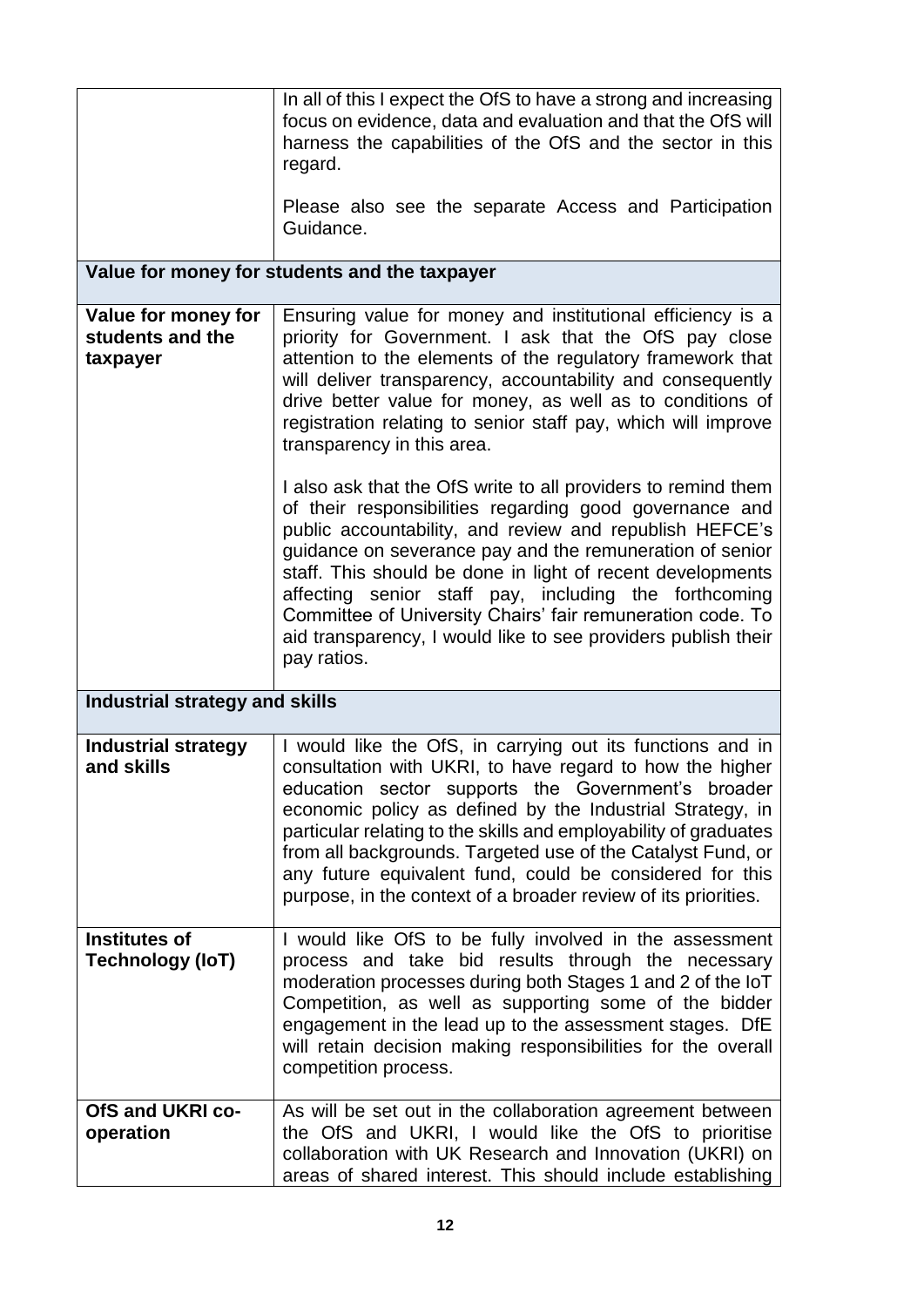|                                    | effective working practices, continued join-up on areas of<br>shared interest, and through annual reporting to Parliament,<br>as set out in HERA.                                                                                                                                                                                                                                                                                                                                                                        |  |
|------------------------------------|--------------------------------------------------------------------------------------------------------------------------------------------------------------------------------------------------------------------------------------------------------------------------------------------------------------------------------------------------------------------------------------------------------------------------------------------------------------------------------------------------------------------------|--|
| <b>Exiting the EU</b>              | I would like the OfS to be supportive of registered providers<br>in their planning for the UK's exit from the EU. EU students,<br>staff and researchers make an important contribution to our<br>HE sector and I hope that shall continue $-1$ am committed<br>to ensuring the continued excellence of the sector, and to<br>the UK being one of the best places in the world for science<br>and innovation.                                                                                                             |  |
|                                    | It is our intention (set out in the UK and EU's joint statement<br>on the progress made in the first phase of negotiations on 8<br>December) that the UK will continue to benefit from all EU<br>programmes, including Erasmus+ and Horizon2020, until<br>the end of the current budget plan in 2020. And as part of<br>our new deep and special partnership with the EU, the UK<br>will seek an agreement that promotes science and<br>innovation across Europe now and in the future.                                  |  |
| <b>Developing the OfS</b>          |                                                                                                                                                                                                                                                                                                                                                                                                                                                                                                                          |  |
| <b>Financial</b><br>sustainability | I would like the OfS to establish its approach to financial<br>sustainability of the regulated higher education sector, in<br>preparation for the coming into force on 1 August 2019 of<br>the OfS duty in s.68 of HERA (to monitor and report on<br>financial sustainability). In that development work and its<br>monitoring and reporting on financial sustainability in the<br>meantime, I would like the OfS to work in close collaboration<br>with the Department and UKRI, sharing information as<br>appropriate. |  |
| Data and analysis                  | I would like the OfS to prioritise the development of a highly<br>effective analytical capability so that it can become an<br>intelligent, data-led regulator. During 2018, the OfS will need<br>to develop its relationship and oversight arrangements with<br>the Designated Data Body; publish a Data Strategy and<br>its data requirements are well defined<br>ensure<br>and<br>understood by the sector.                                                                                                            |  |
|                                    | I would like the OfS to work closely with DfE this year to<br>agree a system for managing information that effectively<br>policy development, appraisal<br>DfE's<br>supports<br>and<br>evaluation requirements. This includes the sharing of market<br>intelligence on the current and future projections of the HE<br>sector.                                                                                                                                                                                           |  |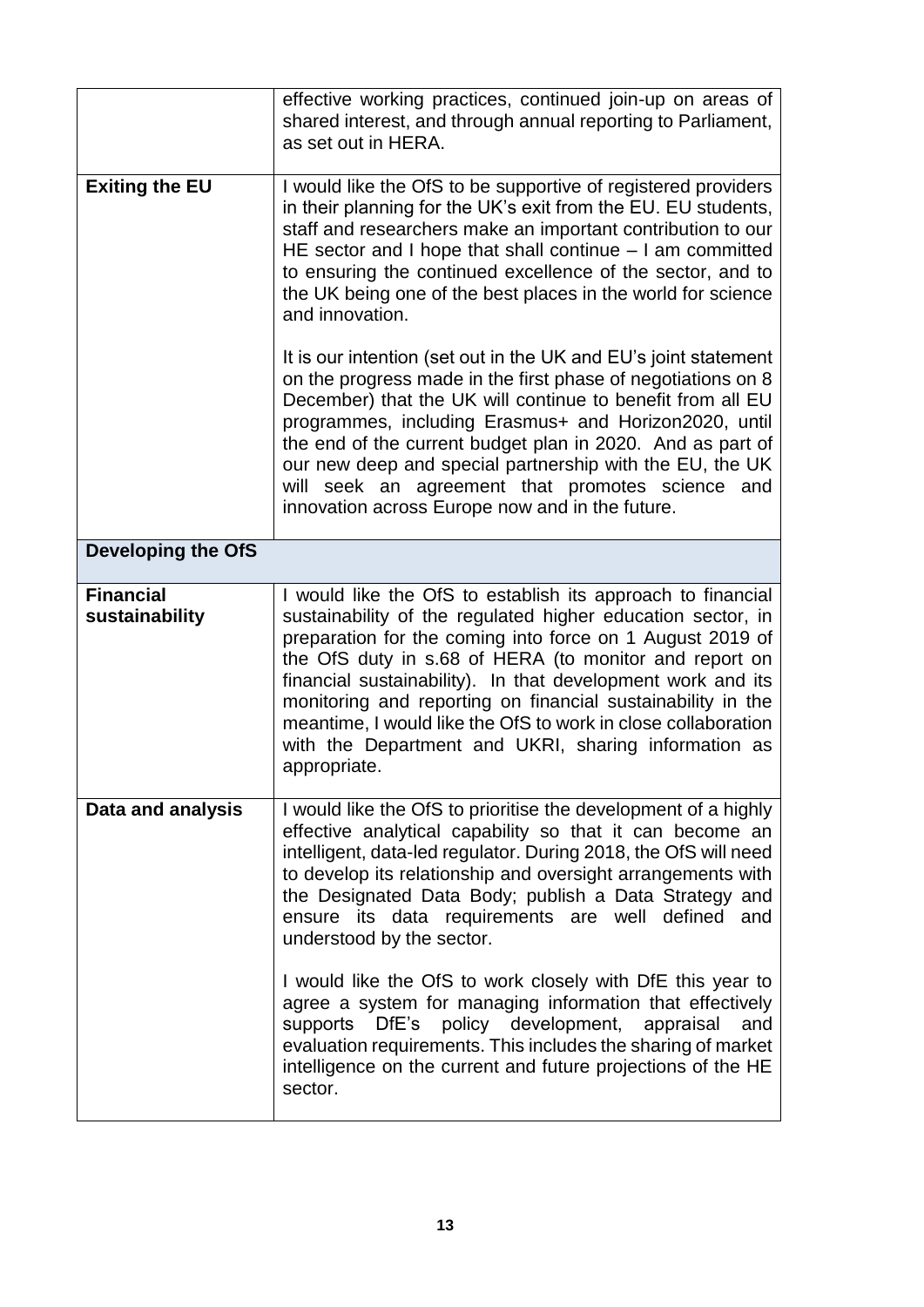## **Annex B: Finance Annex**

*Figures are rounded*

| All figures in £m               | 2017-18 as<br>per HEFCE<br><b>Grant Letter</b> | 2018-19<br><b>OfS Teaching</b><br><b>Grants</b> |
|---------------------------------|------------------------------------------------|-------------------------------------------------|
| <b>Recurrent Teaching Grant</b> | 1,457                                          | 1,388                                           |
| <b>Capital Teaching Grant</b>   | 150                                            | 150                                             |
| <b>TOTAL TEACHING FUNDING</b>   | 1,607                                          | 1,538                                           |

#### **Notes:**

- i. The amounts set out above are the OfS' resource and capital budgets. They represent the maximum amount of resource and capital that the OfS may consume in pursuance of the priorities agreed with the Department for the Spending Review period. Figures may not sum due to rounding. If the Department's level of overall funding is decreased due to wider events or in order to cover other unavoidable financial pressures, the Department may, within the framework set by Parliament and the courts, need to make in-year adjustments to allocations to our Partner Bodies in order to meet budget reductions. The funding that is set out in this letter is, as ever, subject to Parliamentary approval through the Estimates process twice a year.
- ii. OfS will receive a separate allocation letter detailing their finalised 2018-19 unrounded resource, capital, administration and AME allocations.
- iii. In 2018-19, the Teaching Grant includes £2 million additional funding transferred from the **Department of Health** for the expansion of medical student places from September 2018.
- iv. The **Institute of Coding** funding is not included above as the award is pending and the funding profile subject to approval.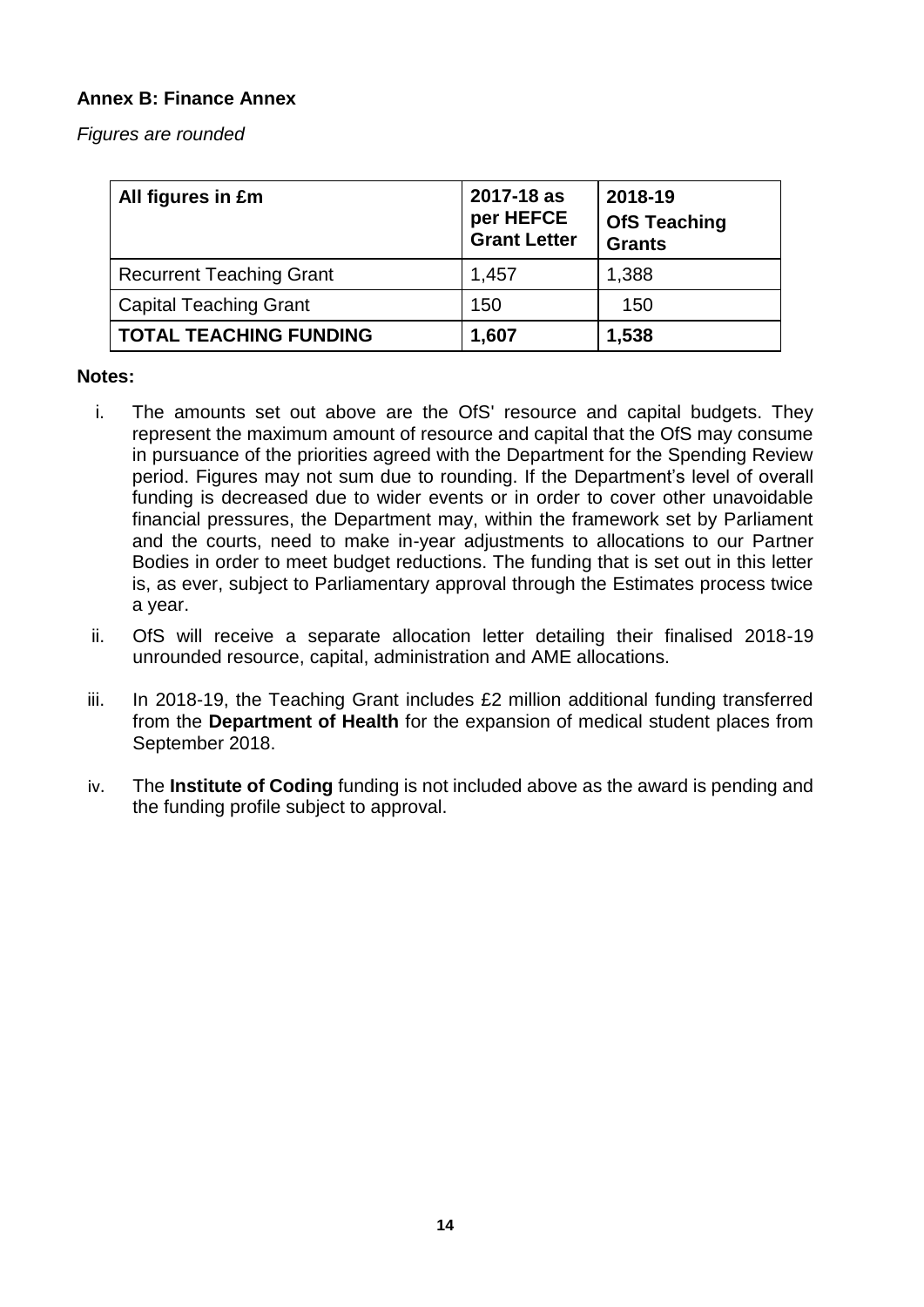# **Annex C: Conditions of grant regarding regulated fees**

- 1. In accordance with the Secretary of State's duty under section 23 of the Higher Education Act 2004, the Secretary of State will impose a condition on grants to the OfS for the period from 1 April 2018 to 31 July 2019, requiring the OfS in turn to impose a condition throughout that period, in accordance with section 24 of that Act, on financial support given to the governing body of a relevant institution.
- 2. An equivalent condition has been imposed on grant made by the Secretary of State to HEFCE in respect of the Academic Year 2017/18, and will continue to apply in relation to the remainder of that Academic Year. Pursuant to transitional arrangements<sup>1</sup> relating to the implementation of the Higher Education and Research Act 2017, from 1 April 2018 the OfS will carry out the former functions of HEFCE and the Director of Fair Access to Higher Education including relating to the making and enforcing of grants. Accordingly, the condition of grant imposed on relevant institutions for the Academic Year 2017/18 will continue to apply, with references to HEFCE or to the Director having effect as if they were references to the OfS.
- 3. The condition that the OfS will impose on the governing body of each relevant institution is set out in paragraphs 4 onwards below. That condition must provide, in the event of a failure to comply with the condition, for the imposition of the financial requirements described in paragraphs 11 to 14, including the principles described in paragraphs 13 and 14. Terms defined in Part 3 of the Higher Education Act 2004 have the same meaning when used in this Annex and certain key terms are further described below.

# **Condition to be imposed by the OfS on the governing body of each relevant institution**

4. It is a condition of grant that:

a. Where an institution has an approved plan ("the plan") by the Director of Fair Access to Higher Education or by the OfS applying to students studying in the academic year 2018-19, its governing body must secure that in respect of that academic year the fees payable by a qualifying person in connection with his undertaking a qualifying course do not exceed the limit (which must not exceed the higher amount) provided for in the plan for that course and for that academic year, and

b. The governing body must comply with the general provisions of the plan.

c. Where an institution does not have an approved plan for a student cohort in the academic year 2018-19, its governing body must secure that in respect of that academic year the fees payable by a qualifying person in connection with his undertaking a qualifying course do not exceed the basic amount.

 <sup>1</sup> Subject to Parliamentary scrutiny.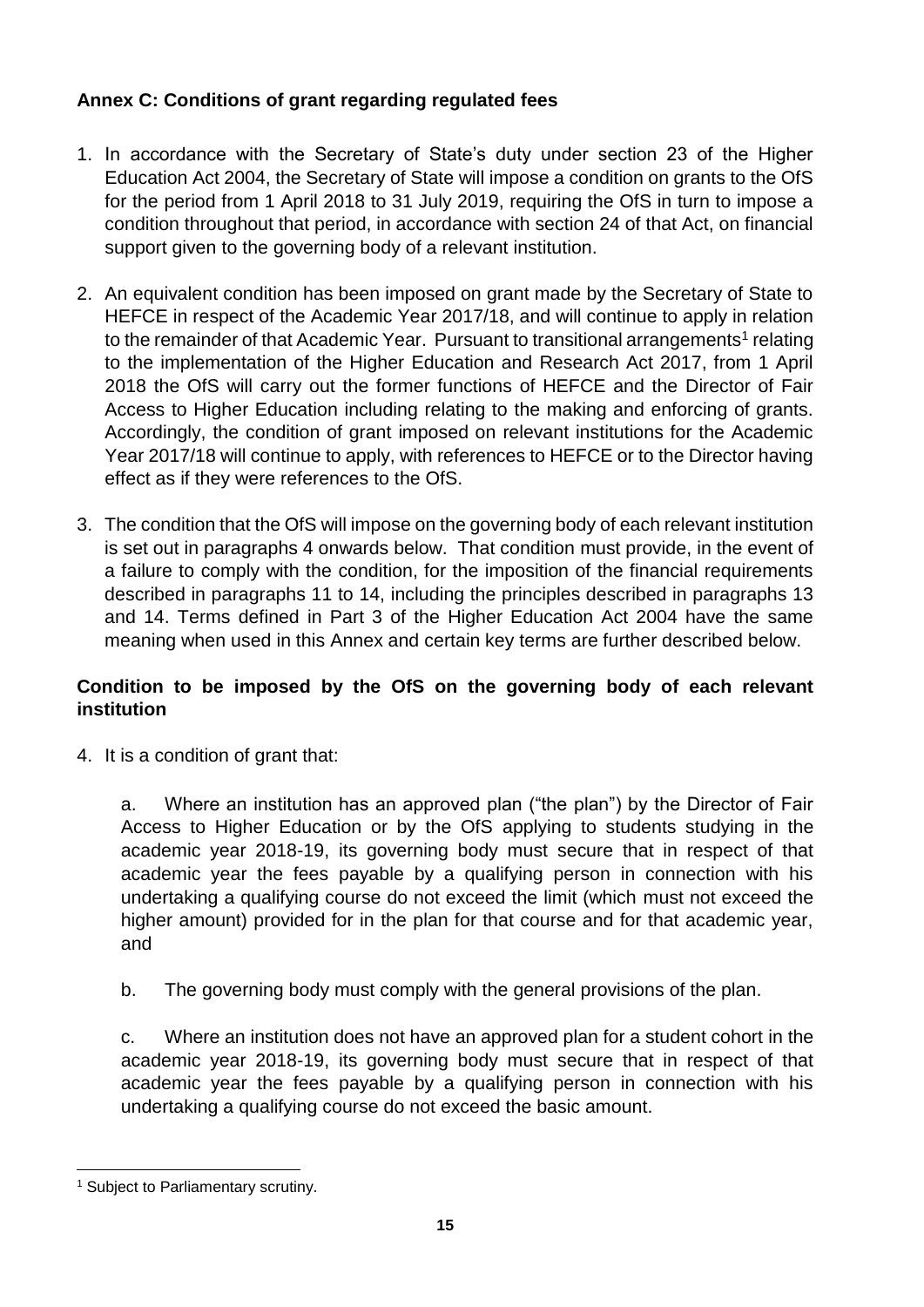- 5. Fees has the meaning set out in section 41 of the Higher Education Act 2004 and in the Education (Student Fees) (Exceptions) (England) Regulations 1999<sup>2</sup>, which continue to apply. For students starting pre-registration courses in nursing, midwifery and allied health professions on or after 1 August 2017, institutions should meet, and not charge students for, the costs of Disclosure and Barring Service (DBS) checks, occupational health checks and the provision of uniforms, where these are required for their participation on a course or course placement.
- 6. Qualifying courses and qualifying persons are prescribed in the Student Fees (Qualifying Courses and Persons) (England) Regulations 2007, as amended<sup>3</sup>.
- 7. Details of the higher and basic amounts are outlined in paragraphs 8 to 10 below. For these purposes an 'eligible institution' means an institution listed in the Schedule to the Higher Education (Basic Amount) (England) Regulations 2016 and the Schedule to the Higher Education (Higher Amount) (England) Regulations 2016, each as amended<sup>4</sup>.
- 8. The prescribed amounts for 2018-19 for **students starting their full-time courses before 1 September 2012** reflect provisions in the Higher Education Act 2004 and are subject to overall limits set out in the Student Fees (Amounts) (England) Regulations 2004<sup>5</sup> as amended by Regulation 3 of the Student Fees (Basic and Higher Amounts) (Approved Plans) (England) (Amendment) Regulations 2012<sup>6</sup> . For these courses:

a. The basic amount is £1,380 (£680 where Regulation 5 of the Student Fees (Amounts) (England) Regulations 2004 applies).

b. The higher amount is £3,465 (£1,725 where Regulation 5 of the Student Fees (Amounts) (England) Regulations 2004 applies).

9. For **students starting full-time courses on or after 1 September 2012**<sup>7</sup> , for an academic year beginning on or after 1 August 2017, the prescribed amounts are subject to overall limits that are set out in regulation 6 of the Higher Education (Basic Amount) (England) Regulations 2016 and regulation 6 of the Higher Education (Higher Amount) (England) Regulations 2016. For these courses, the basic amount is £6,165 for an eligible institution and £6,000 for any other institution and the higher amount is £9,250 for an eligible institution and £9,000 for any other institution, except where any of the following exceptions apply under regulation 7 of both sets of regulations:

a. The basic amount is £3,080 for an eligible institution and £3,000 for any other institution and the higher amount is £4,625 for an eligible institution and £4,500 for

 $\overline{a}$ <sup>2</sup> Statutory Instrument 1999/2265.

<sup>&</sup>lt;sup>3</sup> Statutory Instrument 2007/778, which has been amended, at the time of writing, by Statutory Instruments 2007/2263, 2008/1640, 2011/87, 2012/1653 and 2016/584 and further amended (in relation to 'persons granted stateless leave and their family members') for 2018-19 by Statutory Instrument 2018/137. <sup>4</sup> Statutory Instruments 2016/1205 and 2016/1206 respectively. The Schedules to both instruments, which identify eligible institutions, are due to be updated ahead of Academic Year 2018/19, subject to Parliamentary scrutiny. A list of institutions with a TEF award for 2018/19 has been published on HEFCE's website at [http://www.hefce.ac.uk/tefoutcomes/#/.](http://www.hefce.ac.uk/tefoutcomes/#/)

<sup>5</sup> Statutory Instrument 2004/1932.

<sup>6</sup> Statutory Instrument 2012/433.

 $7$  Certain students, such as those transferring or on 'end-on' courses, are treated differently and the details are set out in regulation 5 of the Higher Education (Higher Amount) (England) Regulations 2016 and regulation 5 of the Higher Education (Basic Amount) (England) Regulations 2016.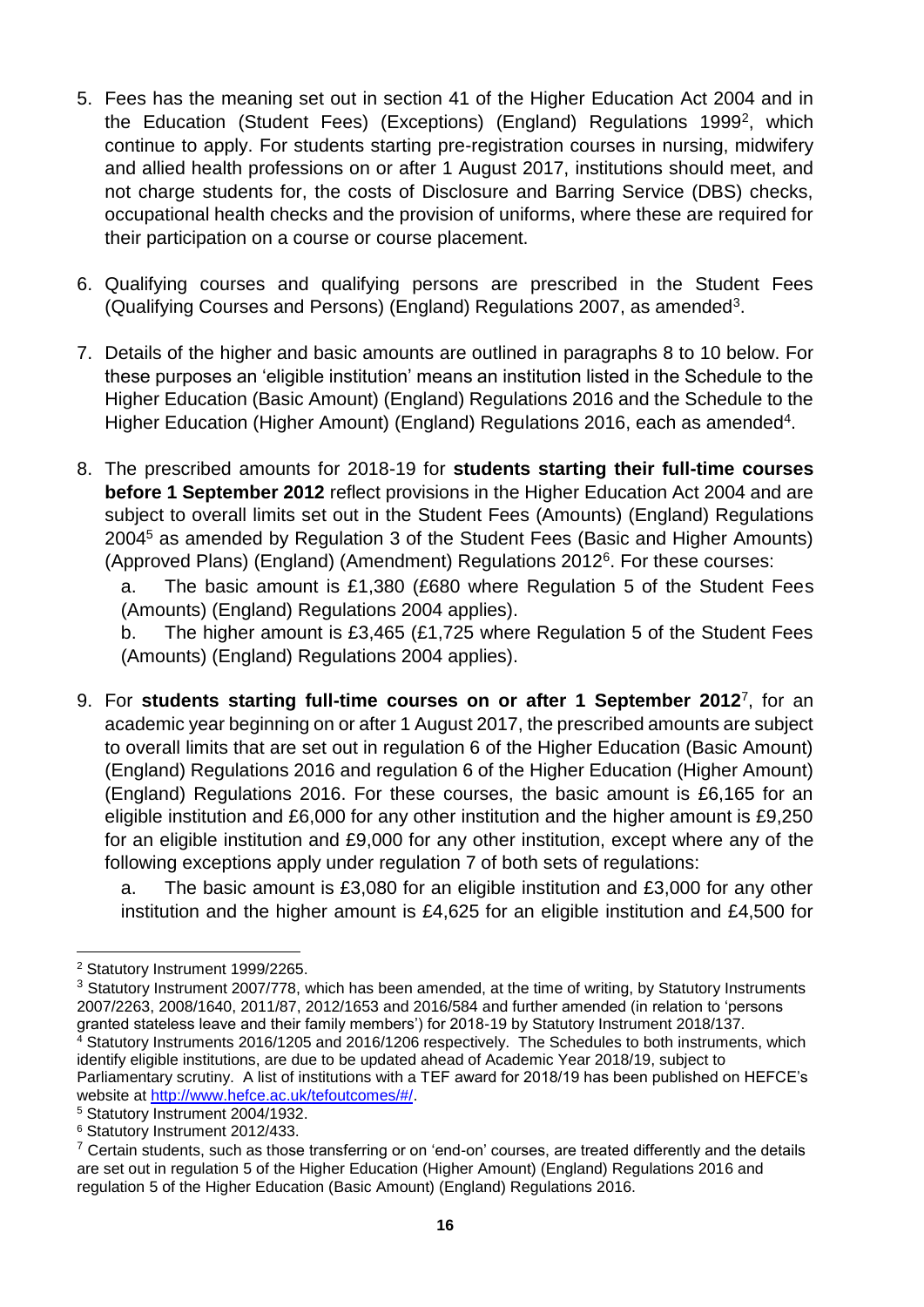any other institution for the final academic year of a course where that academic year is normally required to be completed after less than 15 weeks' attendance.

b. The basic amount is £920 for an eligible institution and £900 for any other institution and the higher amount is £1,385 for an eligible institution and £1,350 for any other institution for:

i. An Erasmus year<sup>8</sup>.

ii. An academic year of a course provided in conjunction with an overseas institution which is not an Erasmus year:

1) During which any periods of full-time study at the institution in the United Kingdom are in aggregate less than 10 weeks.

Or

2) If in respect of that academic year and any previous academic years of the course the aggregate of any one or more periods of attendance which are not periods of full-time study at the institution in the United Kingdom (disregarding intervening vacations) exceeds 30 weeks.

c. The basic amount is £1,230 for an eligible institution and £1,200 for any other institution and the higher amount is £1,850 for an eligible institution and £1,800 for any other institution for an academic year of a sandwich course (which is not an Erasmus year):

i. During which any periods of full-time study are in aggregate less than 10 weeks.

Or

ii. If in respect of that academic year and any previous academic years of the course the aggregate of any one or more periods of attendance which are not periods of full-time study at the institution (disregarding intervening vacations) exceeds 30 weeks.

10.For **students starting part-time courses on or after 1 September 2012**<sup>9</sup> , for an academic year beginning on or after 1 August 2017, the prescribed amounts are subject to overall limits that are set out in regulation 8 of the Higher Education (Basic Amount) (England) Regulations 2016 and regulation 8 of the Higher Education (Higher Amount) (England) Regulations 2016. For these courses, the basic amount is £4,625 for an eligible institution and £4,500 for any other institution and the higher amount is £6,935 for an eligible institution and £6,750 for any other institution.

# **Financial requirements/penalties**

11.Where there is a failure to comply with the condition set out in paragraph 4.a above, the financial requirement in relation to fees charged which exceed the limit provided for

 <sup>8</sup> 'Erasmus year' is defined in Regulation 4 of Statutory Instrument 2013/1728, which amends the definition given in the Education (Student Support) Regulations 2011 (Statutory Instrument 2011/1986).

 $\frac{9}{9}$  Certain students, such as those transferring or on 'end-on' courses, are treated differently and the details are set out in Regulation 5 of the Higher Education (Higher Amount) (England) Regulations 2016 and Regulation 5 of the Higher Education (Basic Amount) (England) Regulations 2016.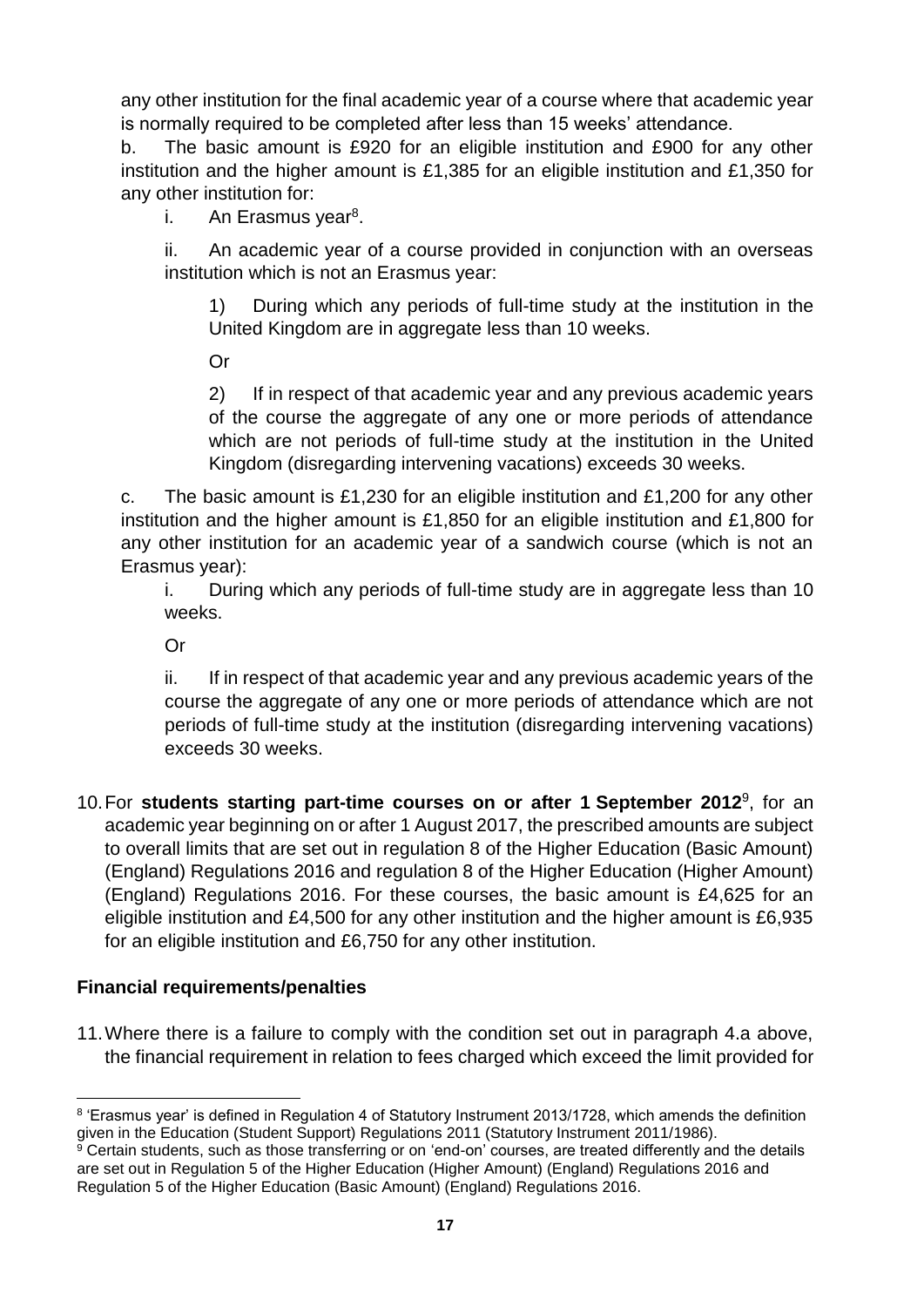in the plan but do not exceed the higher amount, will be that imposed in accordance with section 37(1)(a) of the Higher Education Act 2004 and the Student Fees (Approved Plans) (England) Regulations 2004<sup>10</sup> ("the Approved Plans Regulations").

- 12.Where there is a failure to comply with the condition set out in paragraph 4.b above, the financial requirement will be that imposed in accordance with section 37(1)(a) of the Higher Education Act 2004 and the Approved Plans Regulations.
- 13.Where there is a failure to comply with the condition set out in paragraph 4.a above, and the fees charged exceed the higher amount as well as the amount provided for in the plan, the financial requirement will be that imposed under paragraph 11 and, in addition, the amount determined by the OfS in accordance with the following principles:

a. An amount of the teaching grant from the OfS which in the opinion of the OfS equals 110 per cent of the amount each student on a course has been charged in excess of the relevant higher amount, multiplied by the number of students the OfS believes to have been overcharged.

b. That the amount determined under sub-paragraph a will be repaid by the institution to the OfS, or withheld from grant, and retained until the institution has satisfied the OfS that reasonable efforts have been made to repay the amount charged in excess of the higher amount, either to every qualifying person overcharged, or to the Student Loans Company, as the case may be. Once the OfS is so satisfied by a date it determines, the amount retained by the OfS, or a proportion of that amount, will be repaid or given in grant to the institution.

c. The following further principles also apply:

i. Where it appears to the OfS that an institution does not intend to comply with the higher amount fee cap, an amount up to the maximum of the total teaching grant from OfS for the relevant academic year and any future grant period may be withheld from grant.

ii. Where it appears to the OfS that a breach of the higher amount fee cap is minor or accidental there will be no financial penalty additional to that set out in sub-paragraphs a and b, and

iii. In any other circumstances, an amount in the current grant period which the OfS considers appropriate in view of the severity of the failure to comply with the higher amount fee cap, up to a maximum of £500,000 less any amount already imposed under paragraph 11, to be repaid by the institution to the OfS or withheld from grant.

d. An amount determined under sub-paragraph c will not exceed in any grant period the total amount received from the OfS in that grant period, less any amount withheld under sub-paragraphs a and b and the amount of any financial requirement

  $10$  Statutory Instrument 2004/2473, as amended, at the time of writing, by Statutory Instruments 2012/433 and 2012/765.